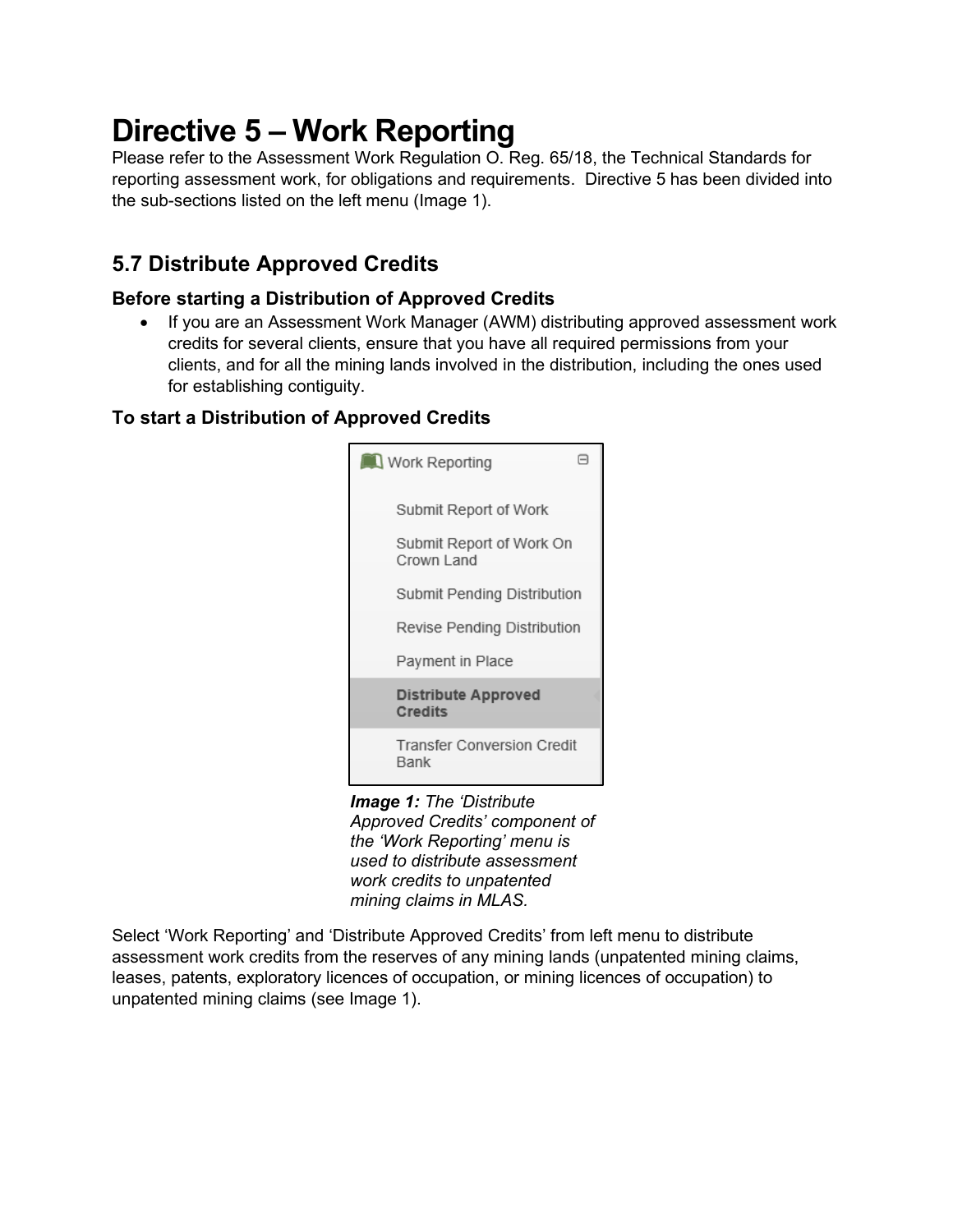## **1. Create Submission**

| <b>Distribute Approved Credits</b>    |                                                                                                                                                                 |                     |                                 |                                |                           |                                        |
|---------------------------------------|-----------------------------------------------------------------------------------------------------------------------------------------------------------------|---------------------|---------------------------------|--------------------------------|---------------------------|----------------------------------------|
| <b>Create Distribution</b>            | 2<br><b>Input Distribution Claims</b>                                                                                                                           |                     | 3<br><b>Distribute Reserves</b> |                                | $\overline{4}$<br>Summary | 5<br>Confirmation                      |
| User Information                      |                                                                                                                                                                 |                     |                                 |                                |                           |                                        |
| <b>External User:</b>                 | John Smith (40000478)                                                                                                                                           |                     |                                 | Submitted For: ?<br>(Required) | 413551                    |                                        |
| Data Entry Date:                      | 2018-03-26                                                                                                                                                      |                     |                                 |                                |                           |                                        |
|                                       |                                                                                                                                                                 |                     |                                 |                                |                           | <b>Create Distribution</b><br>$\equiv$ |
| Saved Drafts                          |                                                                                                                                                                 |                     |                                 |                                |                           |                                        |
| Draft ID<br>Submitter                 |                                                                                                                                                                 | <b>Created Date</b> | <b>Last Saved Date</b>          | Saved By                       | Reference Identifier      |                                        |
| GREAT EXPLORATION LTD. (413551)<br>24 |                                                                                                                                                                 | 2018-03-26          | 2018-03-26                      | John Smith (9195)              |                           | Delete<br>圙                            |
| Dashboard                             | Click 'Create Distribution' to advance to Input Distribution Claims step, Delete to delete a saved draft, click the Draft ID link to return to a saved draft or |                     | 'Back' to return to Dashboard   |                                |                           |                                        |

*Image 2: Creation of a distribution of approved credits in MLAS.* 

- Enter User Information
	- $\circ$  Identify the person or company for whom you are submitting the assessment work report by entering that person's or company's client ID number, or the person's or company's name (number 1 on Image 2). **Note:** only one client number can be entered, but if you are an Assessment Work Manager (AWM), you will still be able to add the mining lands for several clients, provided that all necessary permissions have been granted.
	- o Click on 'Create Distribution' (number 2 on Image 2) to proceed to the 'Input Distribution Claims' step.
- Open Saved Drafts
	- $\circ$  Click on the Draft ID (number 3 on Image 2), if you have saved a draft in the last 15 days and wish to proceed with your distribution.
		- Click 'Delete' if you want to remove a draft permanently (number 4 on Image 2). Drafts are automatically deleted after 15 days.
	- o Select 'Dashboard' (number 5 on Image 2) if you do not wish to create a submission.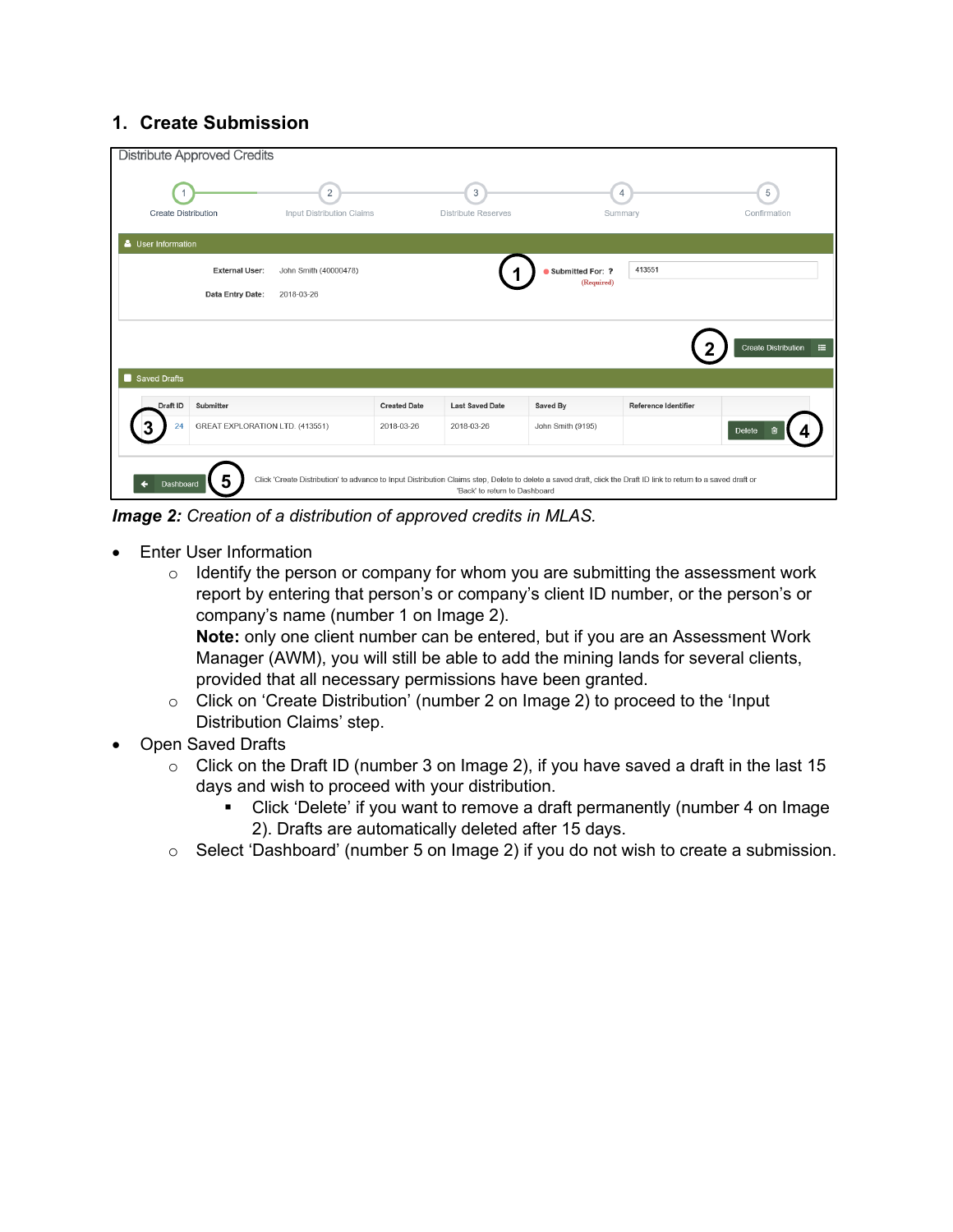## **2. Input Distribution Claims**

• Input Tenures

| Input Tenures                                                                                                                     |                |                                                                                                                                                                                        |  |
|-----------------------------------------------------------------------------------------------------------------------------------|----------------|----------------------------------------------------------------------------------------------------------------------------------------------------------------------------------------|--|
| Please enter the mining claims which are to receive credits. You may enter them as a comma-separated list or select from the map. |                |                                                                                                                                                                                        |  |
| Input Receiver Claim Numbers:<br>(Required)                                                                                       | 165275, 131552 |                                                                                                                                                                                        |  |
|                                                                                                                                   |                | Please enter the mining rights which are to provide credits. Each provider must be contiguous to its receiver(s). You may enter them as a comma-separated list or select from the map. |  |
| Input Provider Tenure Numbers:                                                                                                    | 338864, 139298 |                                                                                                                                                                                        |  |
|                                                                                                                                   |                | Please enter the mining rights which you will use to define contiguity for applying credit. You may enter them as a comma-separated list or select from the map.                       |  |
| Input Distribute Through Tenure Numbers:                                                                                          | 184055         |                                                                                                                                                                                        |  |

*Image 3: Mining lands numbers entry for a distribution of approved credits in MLAS.*

- $\circ$  Enter the numbers of the unpatented mining claims which are to receive credits in the text box, either using a comma-separated list (receivers - number 1 on Image 3), or the map selection tool (click on the map icon to the right of the text box to access the map selection tool - number 2 on Image 3).
- $\circ$  Enter the numbers of the mining lands from which the credits are being withdrawn in the next text box (providers - number 3 on Image 3), either using a commaseparated list or using-the map selection tool (click on the map icon to the right of the text box to access the map selection tool - number 4 on Image 3).
- $\circ$  Enter the numbers of mining lands which are required to establish contiguity between the providers mining lands and the receivers unpatented mining claims. Either use a comma-separated list in the text box (number 5 on Image 3), or use the map selection tool (click on the map icon to the right of the text box to access the map selection tool - number 6 on Image 3).



#### *Image 4: Navigation and save buttons in MLAS.*

- o Click 'Back' (number 1 on Image 4) if you wish to change any details captured at the 'Input Distribution Claims' step. Any information entered in the current step will be deleted.
- Click 'Save' (number 2 on Image 4) to save the information provided so far for the distribution. You will be able to retrieve the information when you later return and select 'Distribute Approved Credits' from left menu.
	- $\circ$  Once the draft is saved successfully a pop-up message will be displayed at the bottom right of you screen, as seen in Image 5.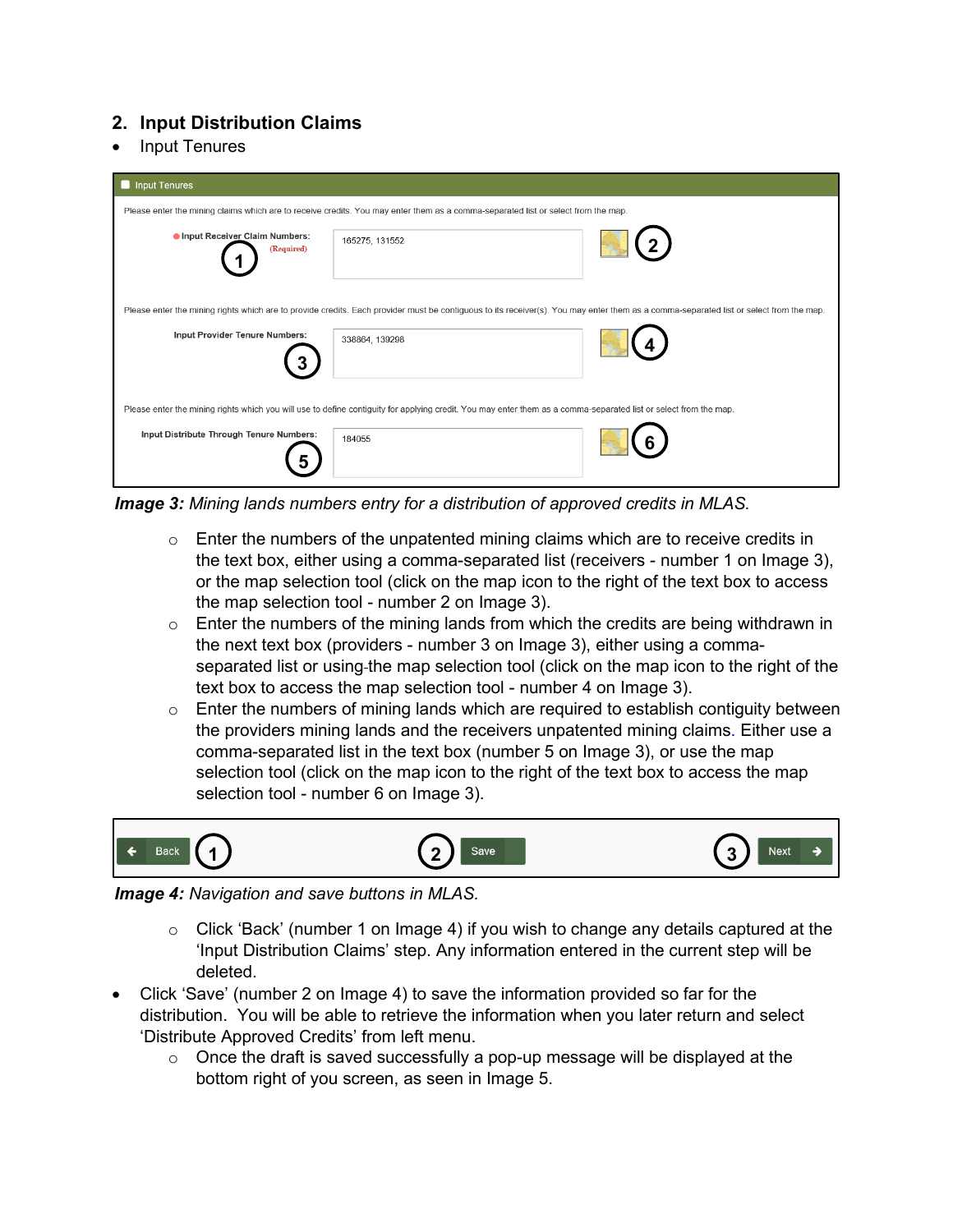

*Image 5: Pop-up confirmation that a draft of the distribution of approved has been saved in MLAS.*

• Click 'Next' (number 3 on Image 4) to move to the 'Distribute Reserves' step.

#### **3. Distribute Reserves**

• Complete Reserves Distribution

| <b>Reserves Distribution</b><br><b>IG</b> |                                           |                       |                                    |                                   |                                   |
|-------------------------------------------|-------------------------------------------|-----------------------|------------------------------------|-----------------------------------|-----------------------------------|
|                                           | Distribute Through Tenure Numbers: 184055 | $\blacktriangleleft$  |                                    |                                   |                                   |
| <b>Receiver Claim</b><br>ID               | <b>Current Anniversary</b><br>Date        | Years<br>Applied<br>◠ | Work<br>3 <sub>1</sub><br>Required | <b>Current Partial</b><br>Applied | <b>Res</b><br>Reserve<br>Provider |
| 131552                                    | 2021-10-14                                | $\checkmark$          | 400.00<br>⊞                        | 0.00                              | No reserve prov<br>providers.     |
| 165275                                    | 2022-10-14                                | $\checkmark$          | 400.00<br>■                        | 0.00                              | No reserve prov<br>providers.     |

*Image 6: Left side of the Reserves Distribution table for a Distribution of approved credits in MLAS.* 

- o Mining lands used to establish the contiguity in the previous step are displayed above the Distribution table ("Distribute through Tenure Numbers" - number 1 on Image 6).
- $\circ$  The Distribution table lists all the receiver unpatented mining claims entered in the previous step of the submission ('Input Tenures'), in the 'Receiver Claim ID' column.
- $\circ$  The anniversary date of the receiver unpatented mining claims is provided in the 'Current Anniversary Date' column.
- $\circ$  Choose the number of years (assessment work units) you wish to distribute on the receiver unpatented mining claims in the 'Years Applied' column, using the dropdown list (number 2 on Image 6).

**Note:** you will not be able to distribute credits to a mining claim if the amount is more than the required units for the current assessment year + 5 additional assessment years.

**Remember:** the amount of credits that can be distributed from a provider unpatented mining claim depends on its size, and is limited to the following amounts every assessment year:

| <b>Claim Size</b> | <b>Maximum Distribution per assessment year</b> |
|-------------------|-------------------------------------------------|
| Boundary claim    | \$50,000                                        |
| 1 to 2 cells      | \$50,000                                        |
| 3 to 5 cells      | \$100,000                                       |
| 6 to 25 cells     | \$150,000                                       |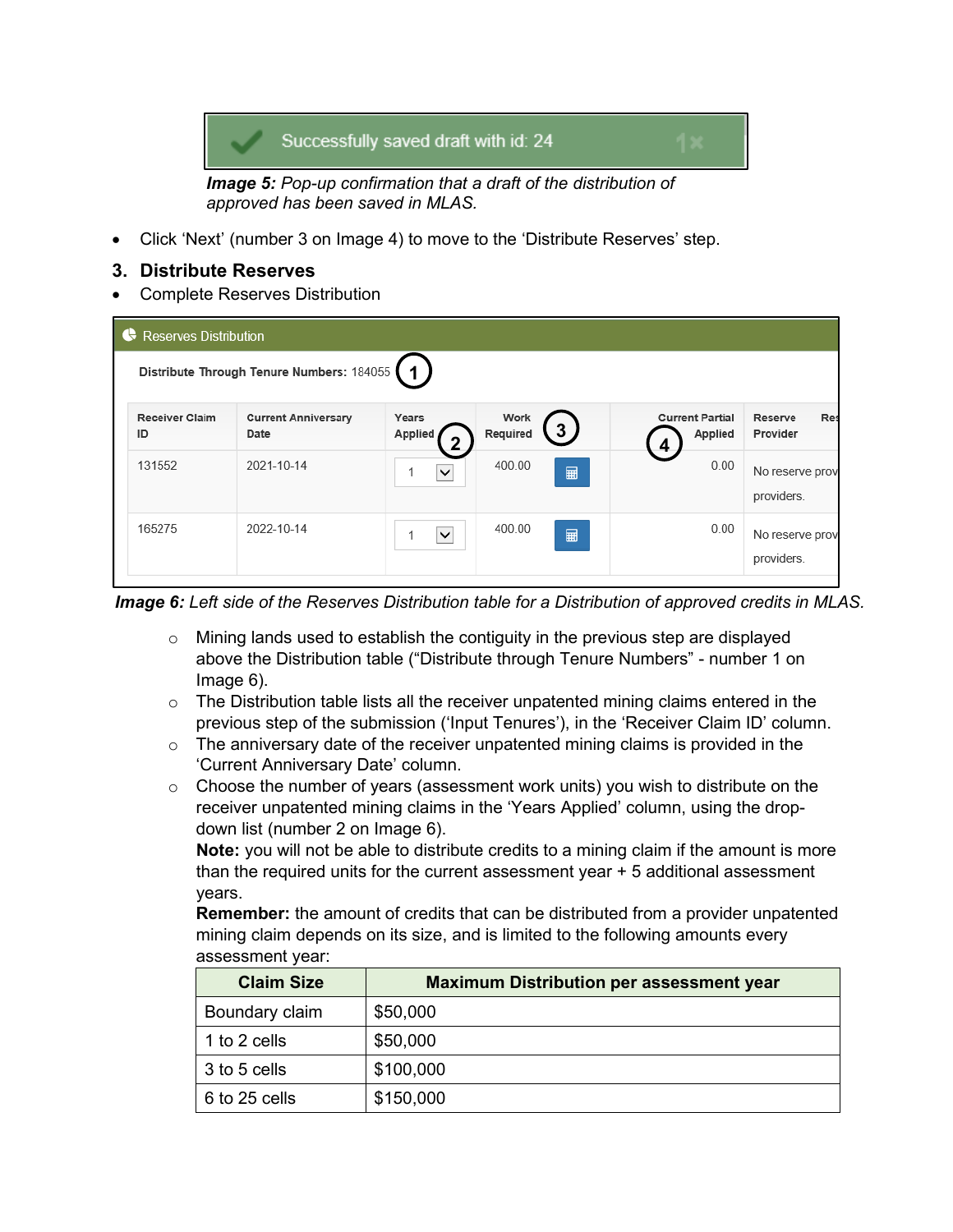**Remember:** the amount of credits that can be distributed from a provider lease, a patent, an exploratory license of occupation or a mining license of occupation depends on its surface area, and is limited to the following amounts every calendar year:

| Area (ha)   | <b>Maximum Distribution per calendar year</b> |
|-------------|-----------------------------------------------|
| $\leq 25$   | \$50,000                                      |
| >25 to ≤100 | \$100,000                                     |
| >100        | \$150,000                                     |

- $\circ$  The next 'Work required' column (number 3 on Image 6) calculates how many credits are required depending on the number of years (units of assessment work) you selected previously, and depending of the yearly requirement for that unpatented mining claim.
- $\circ$  The 'Current Partial Applied' column (number 4 on Image 6) displays the amount of credits already applied to the mining claim.

| <b>Current Partial</b><br>Applied | Reserve Type<br>Reserve<br>Reserve<br>Provider<br>Amount | Payment in<br>Place | <b>Would Be Partial</b><br>Applied |
|-----------------------------------|----------------------------------------------------------|---------------------|------------------------------------|
| 0.00                              | providers.                                               |                     | 0.00                               |

*Image 7: Reserve provider entry in the distribution table in MLAS.*

| Years<br>Applied              | Work<br>Required                         | <b>Current Partial</b><br>Applied | Reserve Type<br>Reserve<br>Provider<br>ົ                                                                 | <b>Reserve Amount</b> | Payment in<br>Place | <b>Would Be Partial</b><br>Applied |
|-------------------------------|------------------------------------------|-----------------------------------|----------------------------------------------------------------------------------------------------------|-----------------------|---------------------|------------------------------------|
| 3<br>$\vert \mathbf{v} \vert$ | 1,200.00<br>$\qquad \qquad \blacksquare$ | 0.00                              | <b>Exploration Reserve</b><br>338864<br>$\overline{\mathbf{v}}$                                          | 1000<br>າ<br>ν        | 0                   | 0.00                               |
|                               |                                          |                                   | <b>Consultation Reserve</b><br>338864<br>$\checkmark$<br><b>Total Provided Reserve Amount:</b>           | 200<br>1,200.00       | ٠<br>5              |                                    |
| $\vert \mathbf{v} \vert$      | 400.00<br>■                              | 0.00                              | 338864<br><b>Consultation Reserve</b><br>$\sim$                                                          | 39                    | 6<br>261<br>÷       | 0.00                               |
|                               |                                          |                                   | 139298<br><b>Exploration Reserve</b><br>$\overline{\mathbf{v}}$<br><b>Total Provided Reserve Amount:</b> | 100<br>139.00         | ٠<br>٠              |                                    |

*Image 8: Reserve provider, Reserve Type and Reserve Amount entry in the distribution table in MLAS.*

- o Click on the blue Plus sign "+" too add a reserve provider (*number 1 on Image 7*).
	- Select the provider mining land in the 'Reserve Provider' column, using the drop-down list (number 1 on Image 8).
	- Select the type of reserve to withdraw the assessment work credits from, in the 'Reserve Type' column (number 2 on Image 8), using the drop-down list.
	- Enter the amount of credits you wish to distribute to an unpatented mining claim in the 'Reserve Amount' column (number 3 on Image 8).
		- If you wish to remove a reserve provider for the current receiver unpatented mining claim, click on the red Minus Sign "-" button (number 4 on Image 8).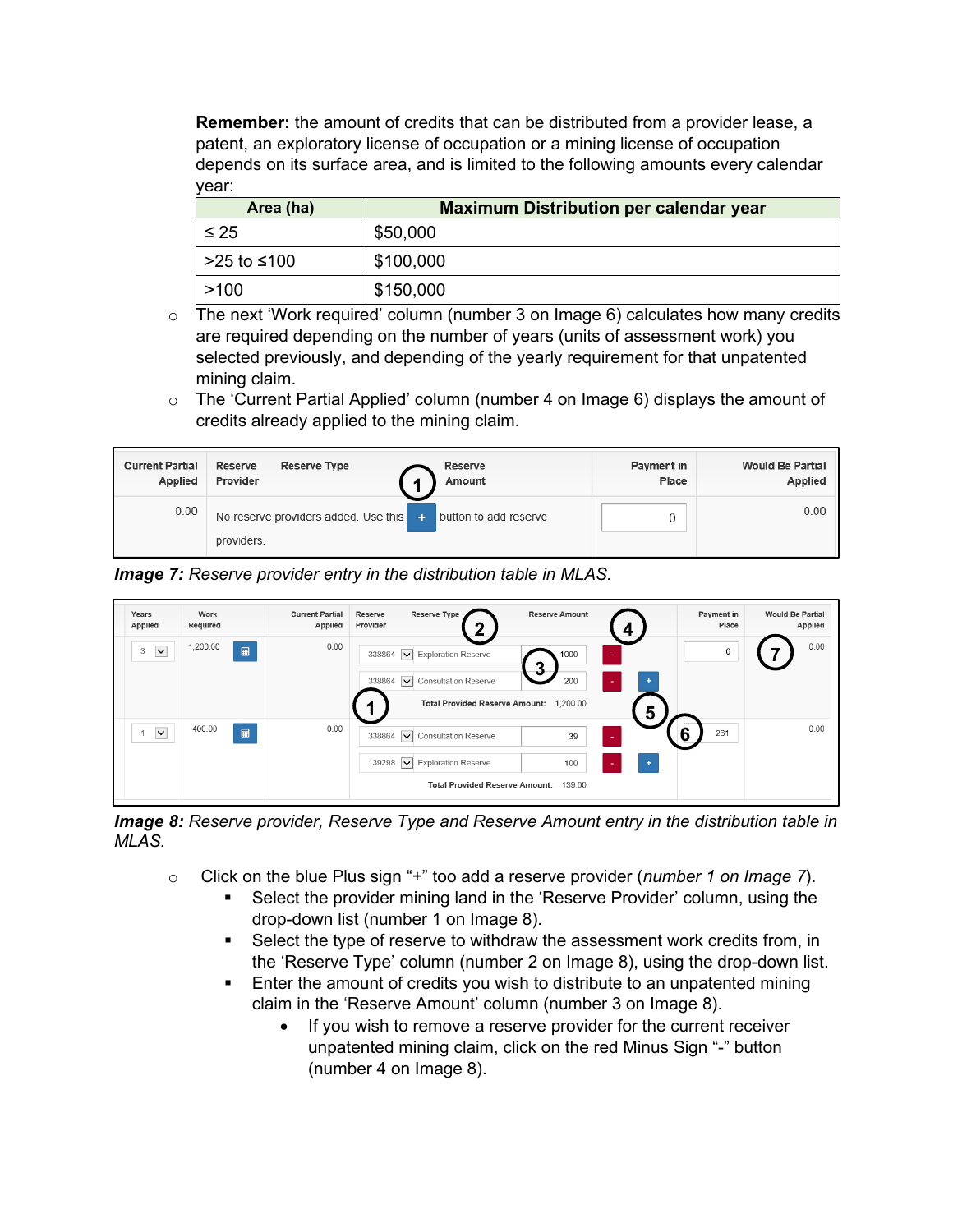- If you wish to add a new reserve provider for the current receiver unpatented mining claim, click on the blue Plus sign "+" button (number 5 on Image 8).
- $\circ$  If you wish to make a Payment in Place to fulfill the yearly requirement, enter the amount in the 'Payment in Place' Column (number 6 on Image 8).
- o The last column 'Would Be Partial Applied' (number 7 on Image 8), keeps track of partial unit of assessment work credit.

| <b>Provider Tenure ID</b> | <b>Tenure Type</b>         | <b>Current Exploration Reserve Balance</b> | <b>Current Consultation Reserve Balance</b> | <b>Distributed Exploration Reserve</b> | <b>Distributed Consultation Reserve</b> |
|---------------------------|----------------------------|--------------------------------------------|---------------------------------------------|----------------------------------------|-----------------------------------------|
| 131552                    | Single Cell Mining Claim   | 0.00                                       | 0.00                                        | 0.00                                   | 0.00                                    |
| 139298                    | Boundary Cell Mining Claim | 168,072.00                                 | 1.839.00                                    | 100.00                                 | 0.00                                    |
| 165275                    | Single Cell Mining Claim   | 0.00                                       | 0.00                                        | 0.00                                   | 0.00                                    |
| 338864                    | Boundary Cell Mining Claim | 41,978.00                                  | 239.00                                      | 1,000.00                               | 239.00                                  |

*Image 9: Table showing the details of the exploration and consultation reserves of provider mining lands for a Distribution of approved credits in MLAS.*

- $\circ$  The next table (Image 9) summarizes the current exploration and consultation reserves for each provider mining land. **Note:** the 'Distributed Exploration Reserve' and the 'Distributed Consultation Reserve' columns are updated as the distribution is amended in the table above.
- $\circ$  Click 'Back' (number 1 on Image 10) if you wish to change any details captured at the 'Input Distribution Claims' step. Any information entered in the current step will be deleted.



*Image 10: Navigation and Save buttons in MLAS.*



*Image 11: Popup confirmation that a draft of the distribution has been saved in MLAS.*

- Click 'Save' (number 2 on Image 10) to save the completed information on the distribution. You will be able to retrieve the information when you later return.
	- $\circ$  Once the draft is saved successfully a pop-up message will be displayed at the bottom right of you screen, as seen in Image 11.
- Click 'Next' (number 3 on Image 10) to move to the 'Summary' step.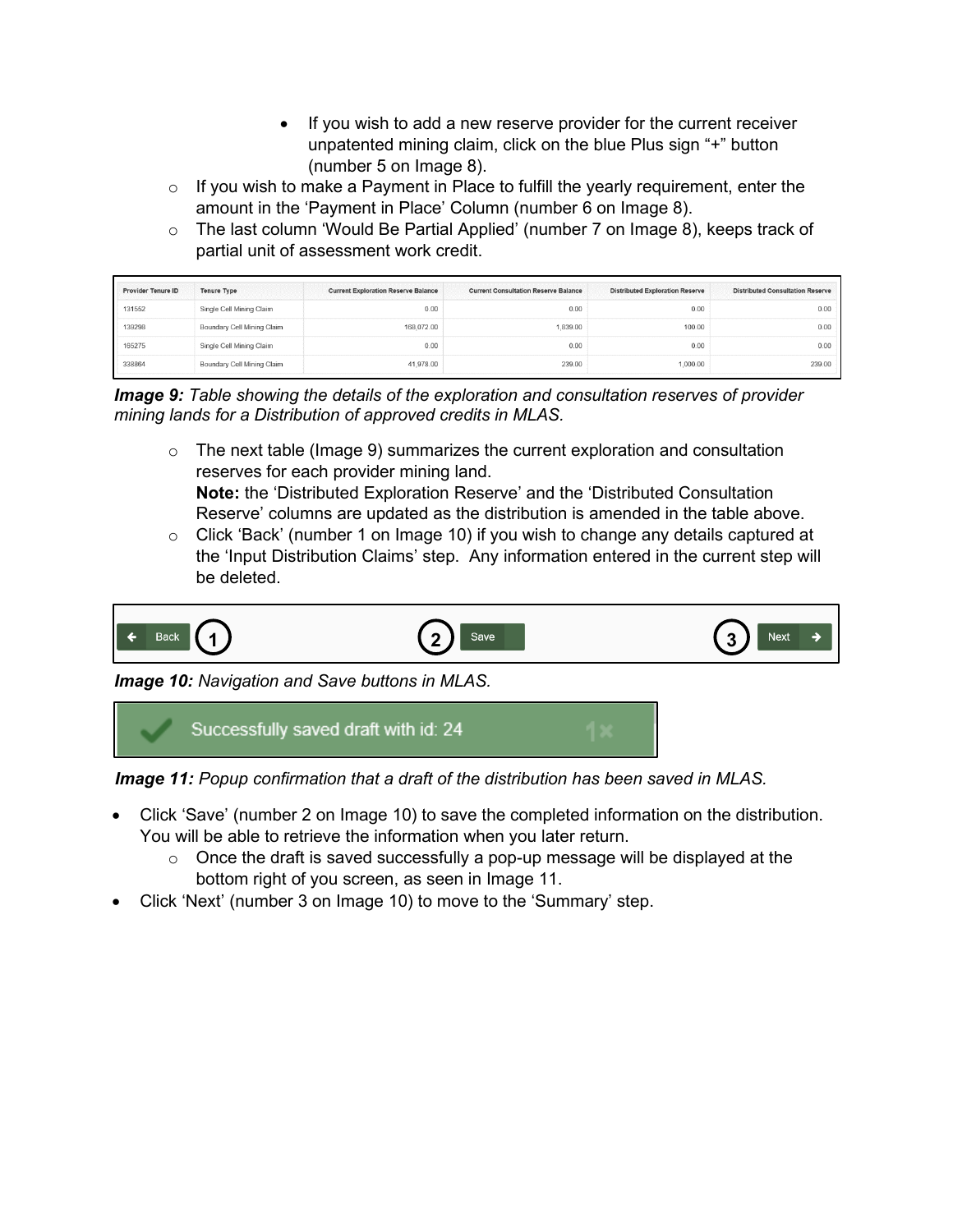#### **4. Summary**

• Review the Summary Page.



*Image 12: Navigation buttons in MLAS.*

- Click 'Back' (number 1 on Image 12) if you wish to change any details captured at the 'Distribute Reserves' step.
- Click 'Next' (number 2 on Image 12) to proceed to the 'Confirmation' step, or if you have opted for a Payment in Place, move to the 'View Shopping Cart' step.

## **View Shopping Cart**

If you are not doing a Payment in Place, proceed to the 'Confirmation' section further down.

• Shopping cart

| <b>Shopping Cart</b>                           |                             |                                       |                  |
|------------------------------------------------|-----------------------------|---------------------------------------|------------------|
| View Shopping Cart                             |                             | $\overline{2}$<br>Select Payment Type |                  |
| User Information                               |                             |                                       |                  |
| <b>External User:</b><br>John Smith (40000478) |                             |                                       |                  |
| Data Entry Date:<br>2018-03-26                 |                             |                                       |                  |
|                                                |                             |                                       |                  |
| <b>Shopping Cart</b><br>×.                     |                             |                                       |                  |
| <b>Item Description</b>                        | <b>Item Details</b>         | <b>Total Item Cost</b>                |                  |
| Distribute Approved Credits                    | Distribute Approved Credits | \$261.00                              | Remove Item<br>2 |
|                                                | <b>Shopping Cart Total</b>  | \$261.00                              |                  |
|                                                |                             |                                       |                  |

*Image 13: Shopping cart summary in MLAS.* 

- o Review the Total Item Cost (number 1 on Image 13).
- o Click on 'Remove Item' (number 2 on Image 13) if you wish to remove the Payment in Place listed.



*Image 14: Navigation buttons in MLAS.*

- o Click 'Back' (number 1 on the Image 14) if you wish to go back to the 'Summary' step.
- o Click 'Next' (number 2 on Image 14) to continue your Payment in Place, and move to the 'Select Payment Type' step.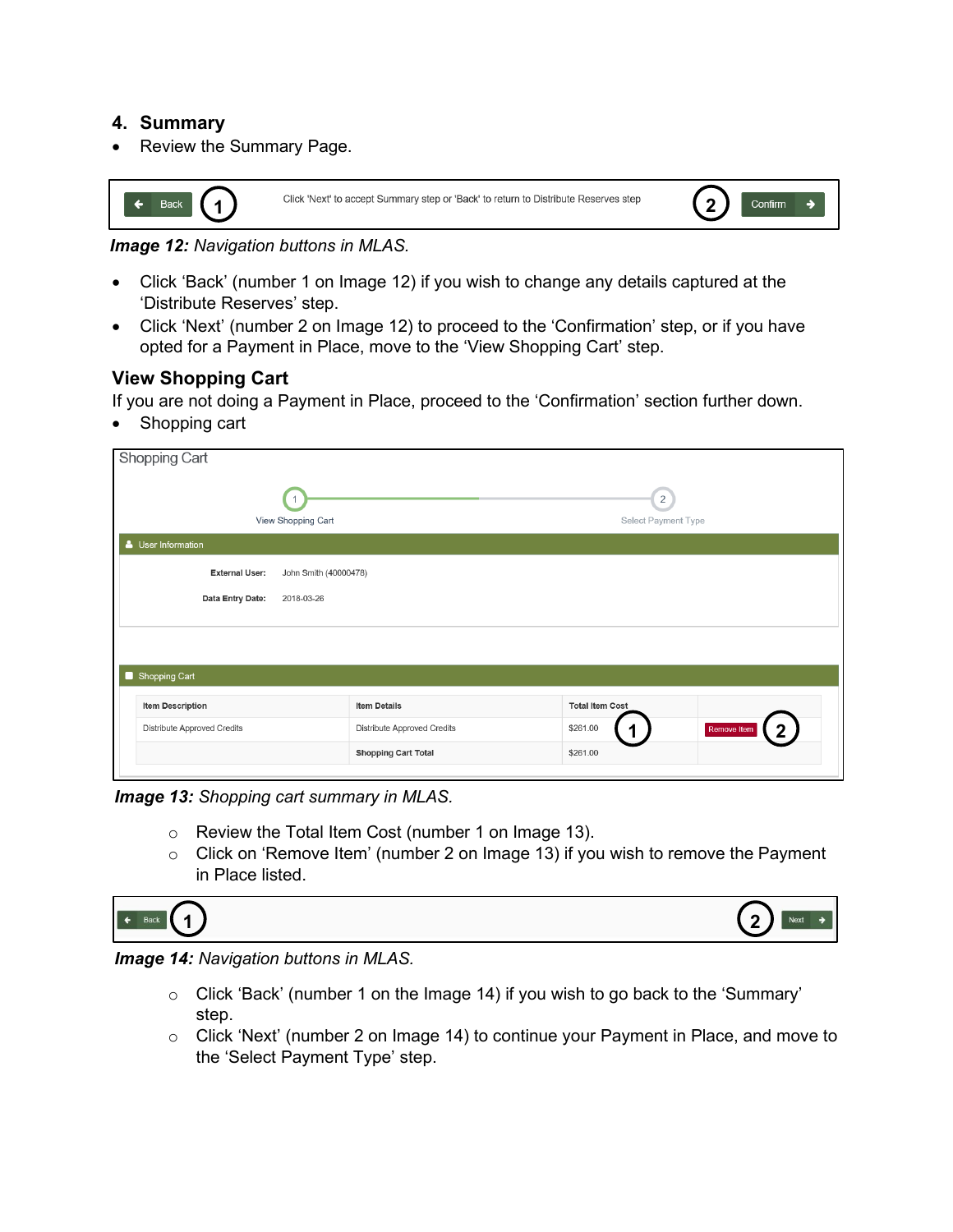## **4.1.Select Payment Type**

• Select a Payment Type.

| Select Payment Type                |                  |
|------------------------------------|------------------|
| ● Payment Type:                    |                  |
| (Required)<br>◉ Online Payment (1) |                  |
| $\mathbf{r}$<br><b>Back</b>        | っ<br><b>Next</b> |
|                                    |                  |

*Image 15: Payment type selection for a Payment in Place of assessment work in MLAS.*

- o Select 'Online Payment' (number 1 on Image 15).
- Click 'Back' (number 2 on Image 15) if you wish to go back to the 'View Shopping Cart' step.
- Click 'Next' (number 3 on Image 15) to confirm the Payment in Place and be redirected to make the payment.

**Note:** the 'Next' button will appear once you have selected the 'Online Payment' type.

## **4.2. Make Payment**

- Payment Method
	- o The choices are:
		- Credit Cards (Visa, Master Card number 1 on Image 16).
			- **Note:** Visa Debit is not an accepted payment method online
				- Credit card payments will be directed to a secure payment gateway website hosted by our third party card processor. After completing your payment, you will be redirected back.
				- Please be patient while your payment is authorized. This process usually takes 15-45 seconds. Do not stop or reload your browser until the process is finished.
		- Interac Online (number 2 on Image 16)
			- The payment will directed to the Interac Online Service.
			- The Interac Online service allows you to pay for goods and services over the Internet directly from your Internet banking account.

**Caution:** This payment session will expire in 30 minutes. We recommend having an already established Internet banking account before selecting this payment method.

o Click 'Make Payment' (number 3 on Image 16) to proceed with your choice of payment method.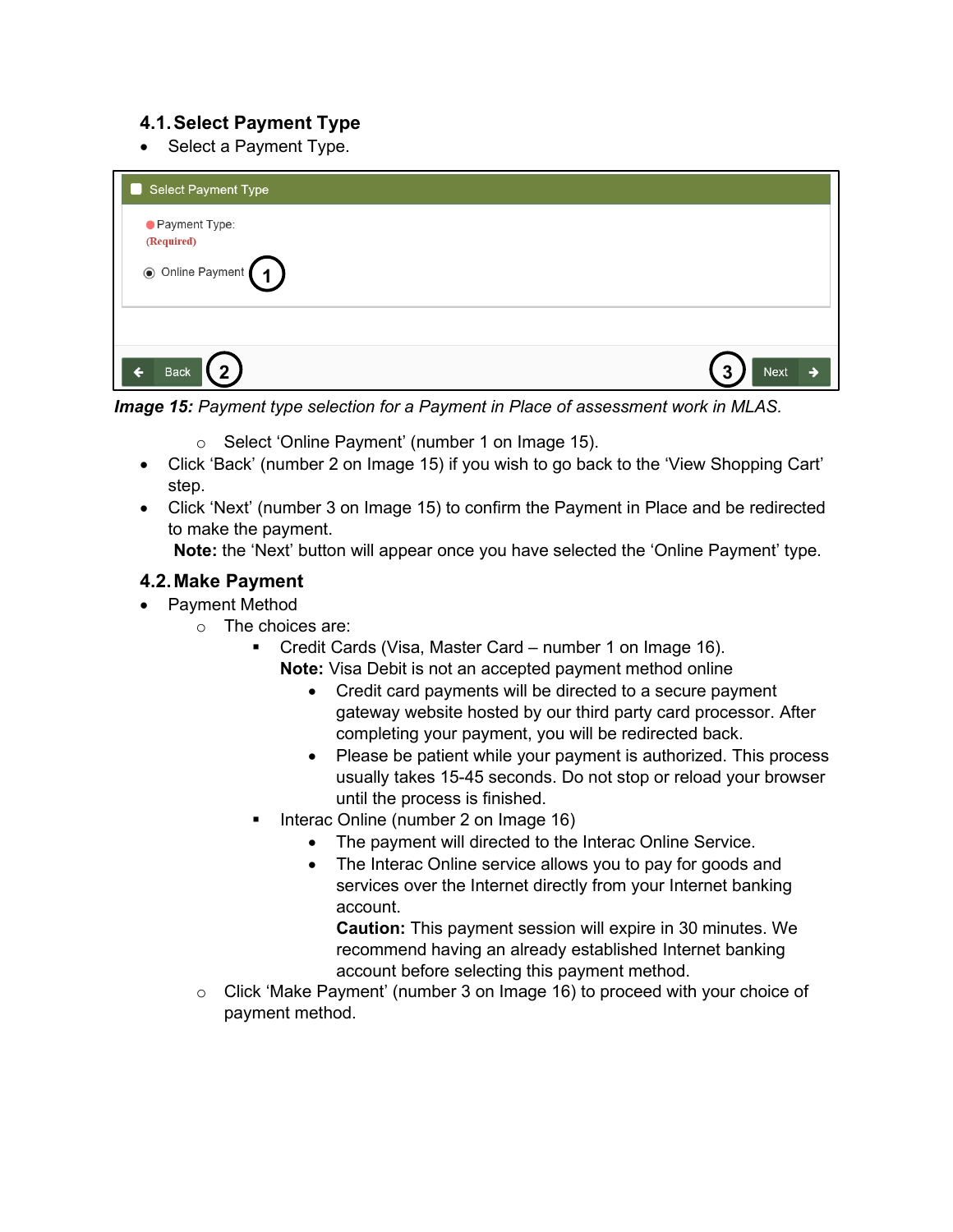o Click 'Cancel' (number 4 on Image 16) if you wish to cancel the Payment in Place and go back to the 'View Shopping Cart' step.

| <b>Order Summary</b>               |                                                                                                                                                                           |
|------------------------------------|---------------------------------------------------------------------------------------------------------------------------------------------------------------------------|
|                                    |                                                                                                                                                                           |
| <b>Details</b>                     |                                                                                                                                                                           |
| Payment to: Mining Act             |                                                                                                                                                                           |
| Total: \$261.00 (CAD)              |                                                                                                                                                                           |
|                                    |                                                                                                                                                                           |
|                                    |                                                                                                                                                                           |
| <b>Payment Method</b>              |                                                                                                                                                                           |
| <b>UI CUIL CUI US ALLEPICU</b>     |                                                                                                                                                                           |
| <b>VISA</b>                        |                                                                                                                                                                           |
| <i>Interac</i> <sup>∞</sup> Online |                                                                                                                                                                           |
| <b>Online</b>                      |                                                                                                                                                                           |
|                                    | The Interac Online service allows you to pay for goods and services<br>over the Internet directly from your Internet banking account.<br>Learn more about Interac Online. |
|                                    | Caution: This payment session will expire in 30 minutes. We<br>recommend having an already established Internet banking account<br>before selecting this payment method.  |
|                                    | ® Trademark of Interac Inc. Used under licence.                                                                                                                           |
|                                    | <b>Make Payment</b><br>Cancel                                                                                                                                             |

*Image 16: Payment method selection and navigation buttons for a Payment in Place of assessment work.*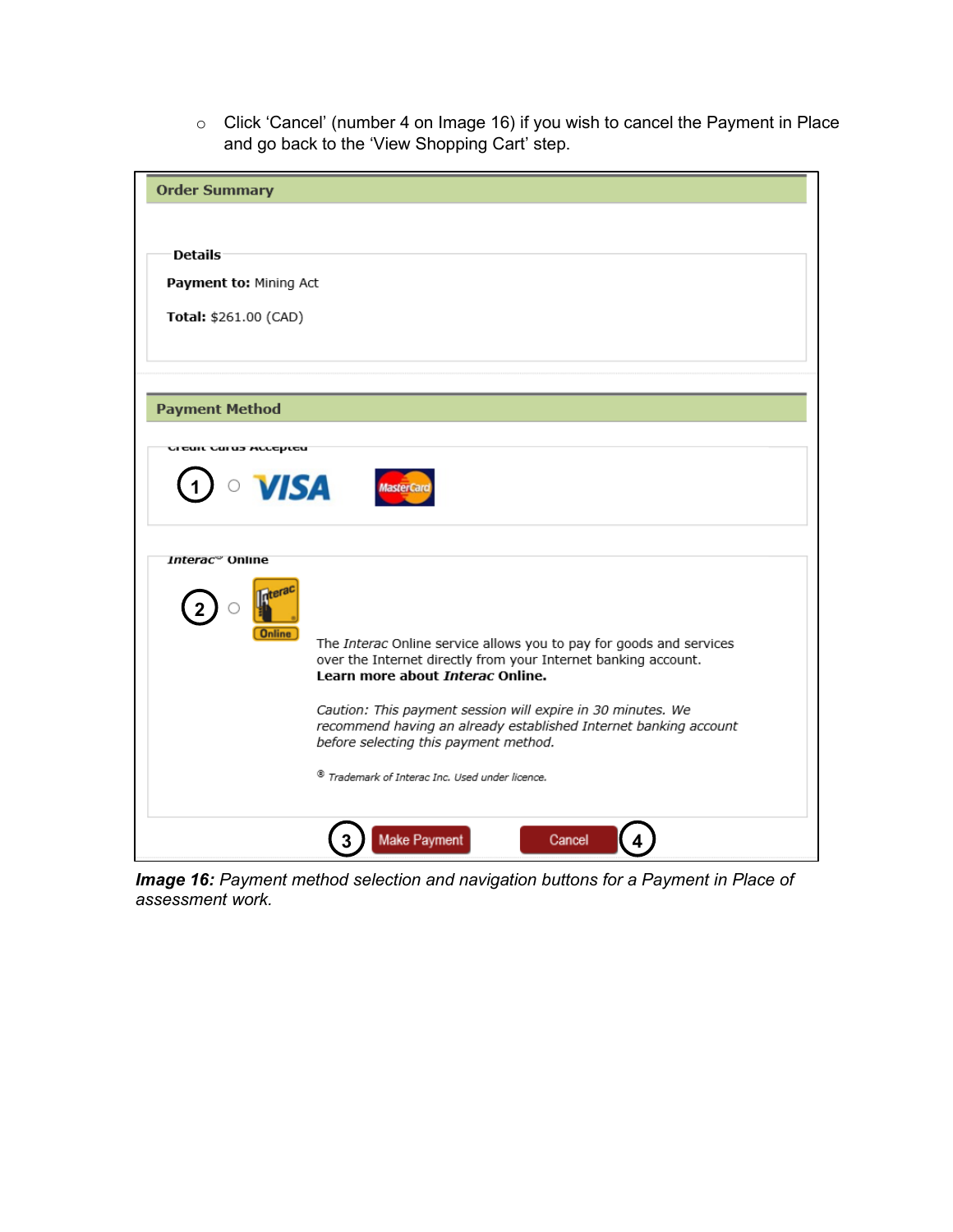## **4.3.Payment Receipt**

• Review the payment receipt

|          | <b>Payment Receipt</b>                                                                                                           |
|----------|----------------------------------------------------------------------------------------------------------------------------------|
|          |                                                                                                                                  |
|          | <b>Transaction Details</b>                                                                                                       |
|          | Payment To: Mining Act                                                                                                           |
|          | Total: \$261.00 (CAD)<br>Time: 26-Mar-2018 1:32:36 PM                                                                            |
|          | Payment Method: Interac Online<br><b>Bank Name: TestBank1</b>                                                                    |
|          | <b>Session ID: 849160</b><br><b>Authorization Number: TEST</b><br><b>Confirmation Code: CONF#TEST</b>                            |
| Note:    |                                                                                                                                  |
|          | • For payment inquiries to your bank, please refer to the Authorization Number and Confirmation<br>Code on your payment receipt. |
| receipt. | • For payment inquires to the Ministry, please refer to the payment Session ID on your payment                                   |

*Image 17: Payment Receipt for a Payment in Place of assessment work.*

• Select 'Complete Payment Process' (number 1 on Image 17) to be brought back to MLAS and to proceed to the 'Payment Summary' step.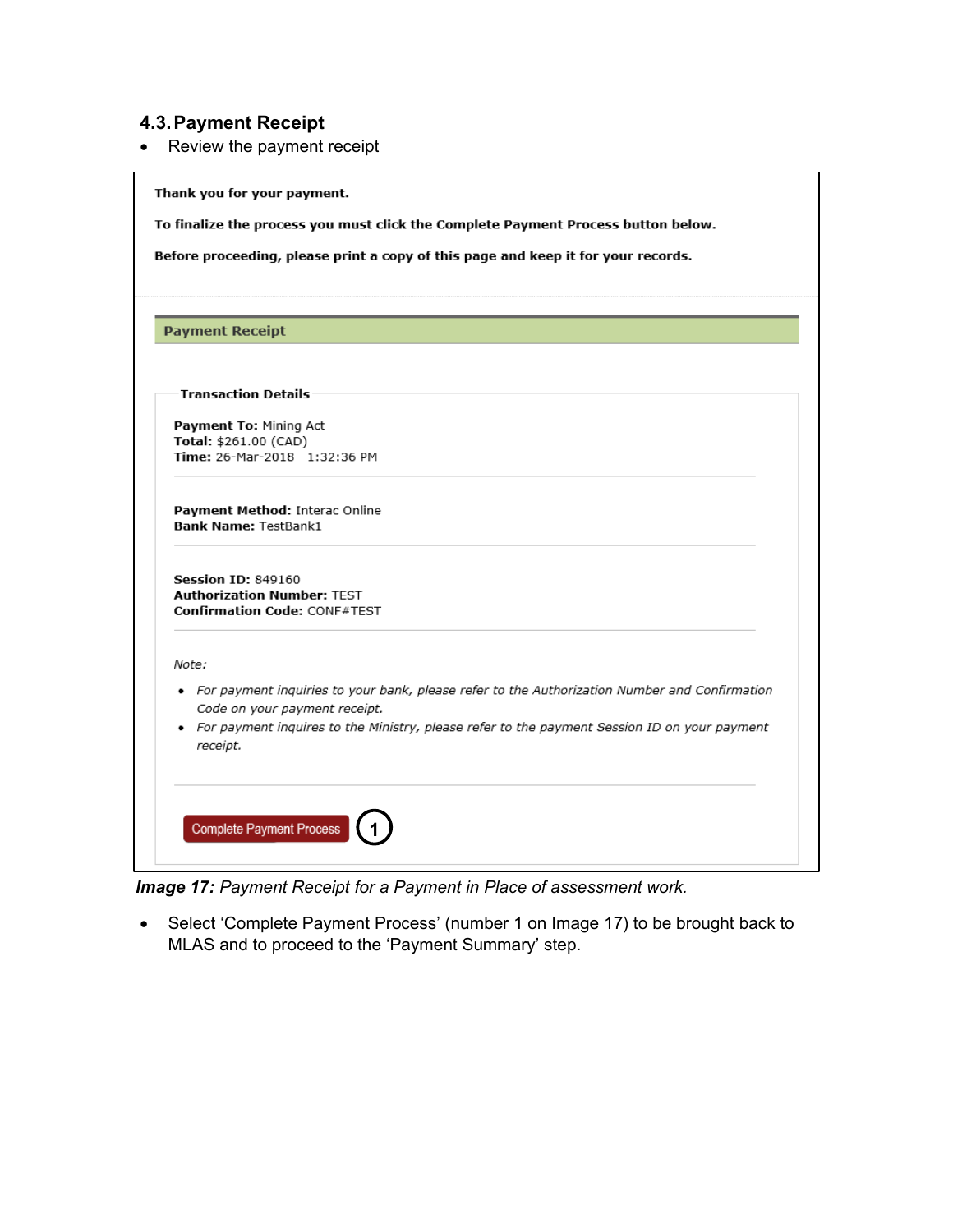## **4.4.Payment summary**

- Transaction Detail
	- o Review the transaction details.
- Click 'Confirm' (number 1 on Image 18) to proceed to the 'Confirmation Page Index' step.

|                               | 1<br>Payment Summary  |                          | $\overline{2}$<br>Confirmation Page Index |
|-------------------------------|-----------------------|--------------------------|-------------------------------------------|
| Payment Summary               |                       |                          |                                           |
| User Information              |                       |                          |                                           |
| <b>External User:</b>         | John Smith (40000478) |                          |                                           |
| Data Entry Date: 2018-03-26   |                       |                          |                                           |
|                               |                       |                          |                                           |
|                               |                       |                          |                                           |
| Transaction Detail            |                       |                          |                                           |
| <b>Invoice Number:</b>        | 127                   | <b>Transaction Date:</b> | 2018-03-26 @ 1:33PM                       |
| Amount:                       | \$261.00              |                          |                                           |
| <b>Merchant Order Number:</b> |                       | Pay Session Id:          | 849160                                    |
| <b>CCPay Transaction ID:</b>  | 2231612               | <b>Payment Method:</b>   | Interac Online                            |
| Card Number:                  |                       | Name on Card:            |                                           |
|                               |                       |                          |                                           |
|                               |                       |                          | Confirm $\rightarrow$                     |

*Image 18: Payment summary after a Payment in Place of assessment work in MLAS.*

## **4.5.Confirmation Page Index**

• Confirmation Page Index

| <b>Confirmation Page Index</b> |                             |                          |
|--------------------------------|-----------------------------|--------------------------|
| User Information               |                             |                          |
| <b>External User:</b>          | John Smith (40000478)       |                          |
| Data Entry Date:               | 2018-03-26                  |                          |
|                                |                             |                          |
|                                |                             |                          |
| Confirmation Page Index        |                             |                          |
| Event ID                       | <b>Event Description</b>    | <b>View Confirmation</b> |
| 301699                         | Distribute Approved Credits | Show Details             |

*Image 19: Confirmation Page Index for a Payment in Place of assessment work in MLAS.*

o Select 'Show Details' (number 1 on Image 19) to move to the 'Confirmation' step.